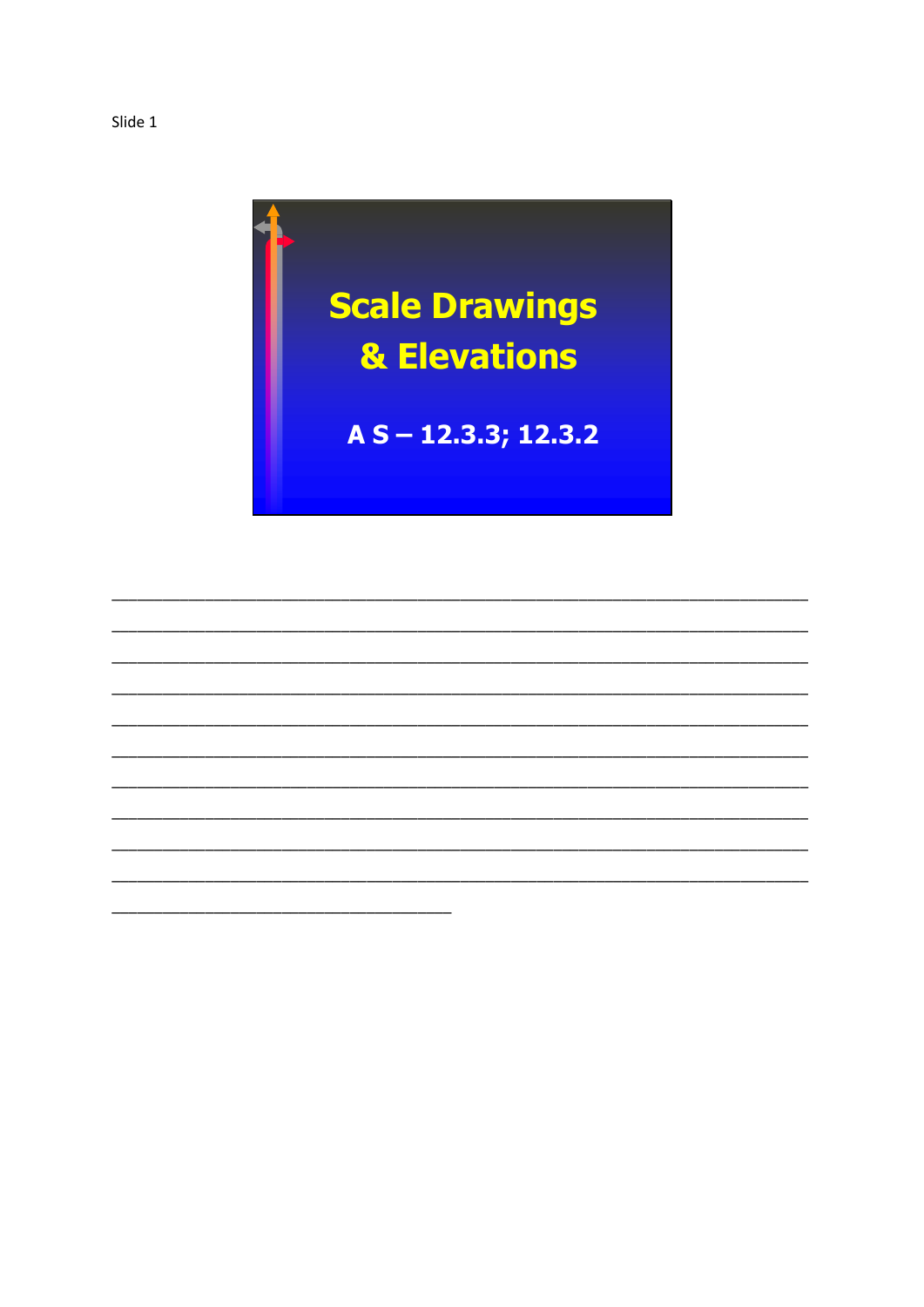Slide 2



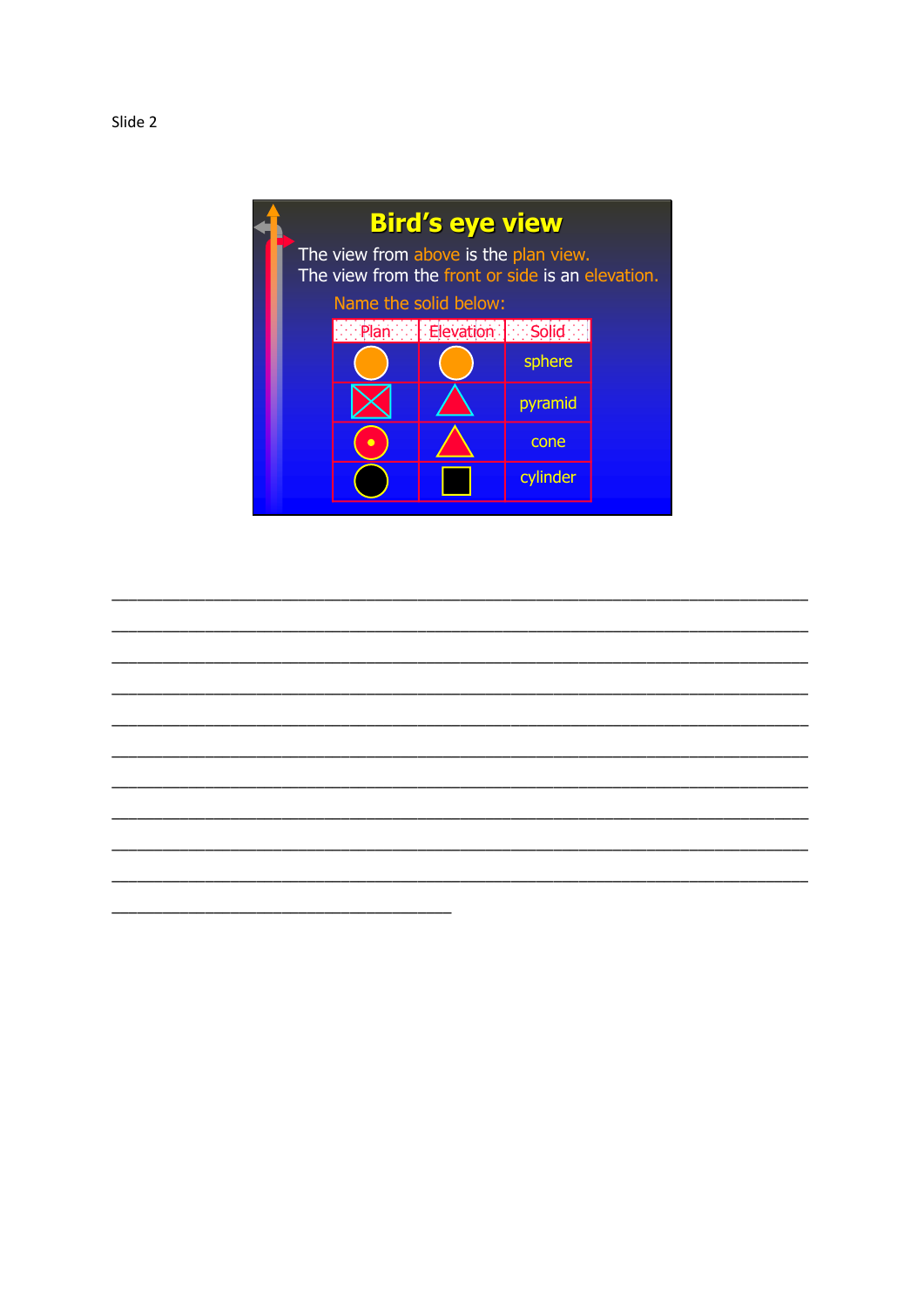

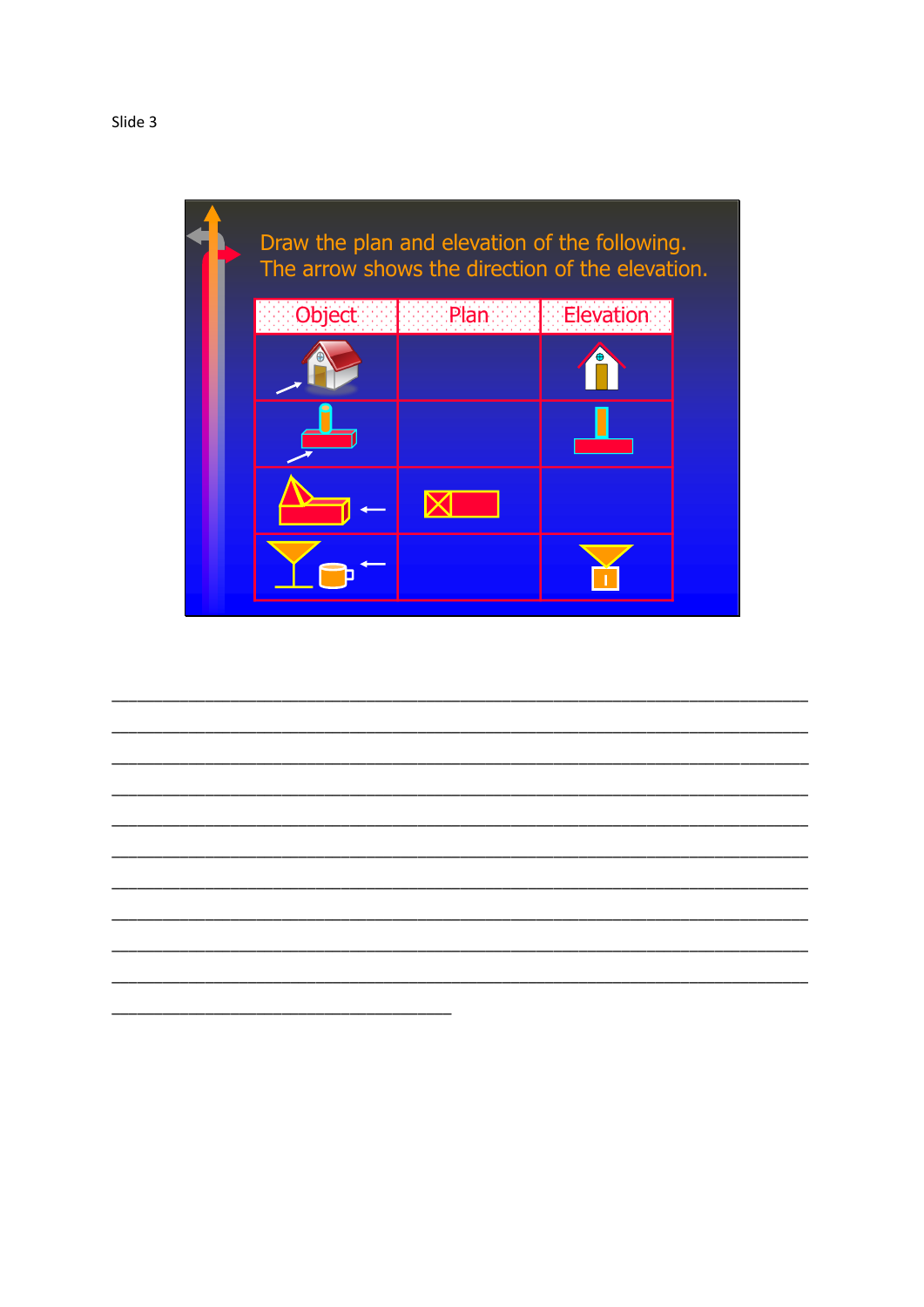

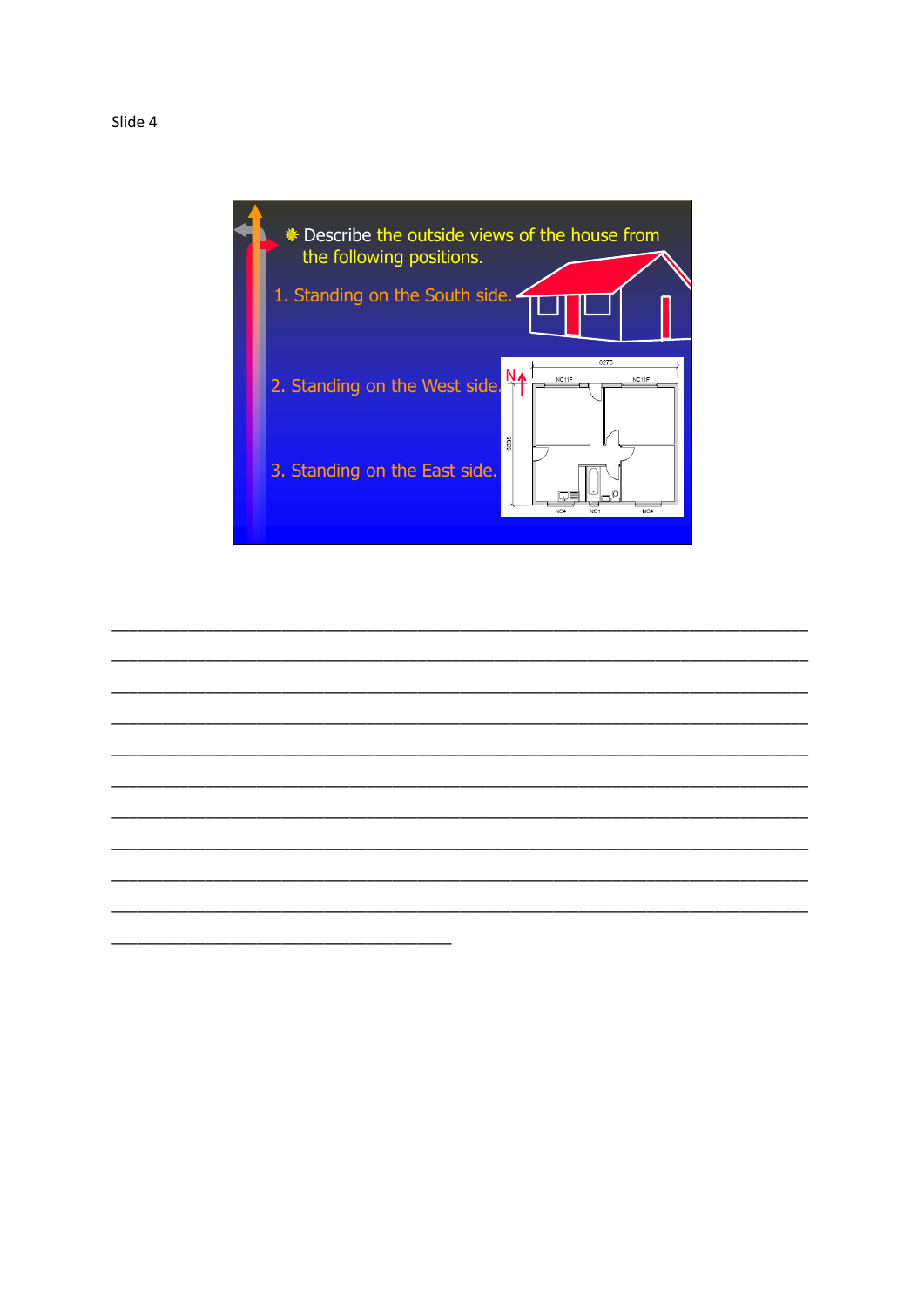

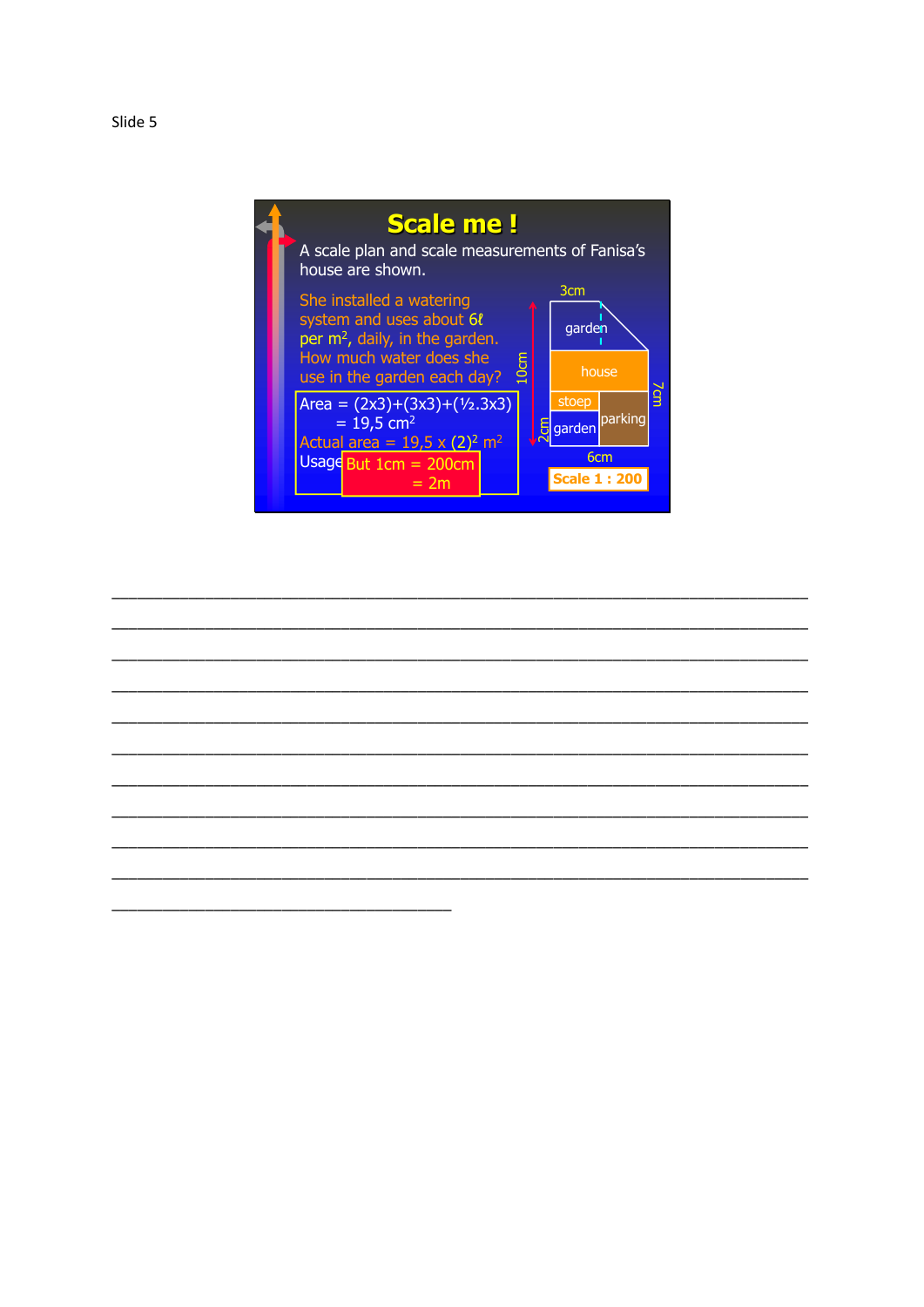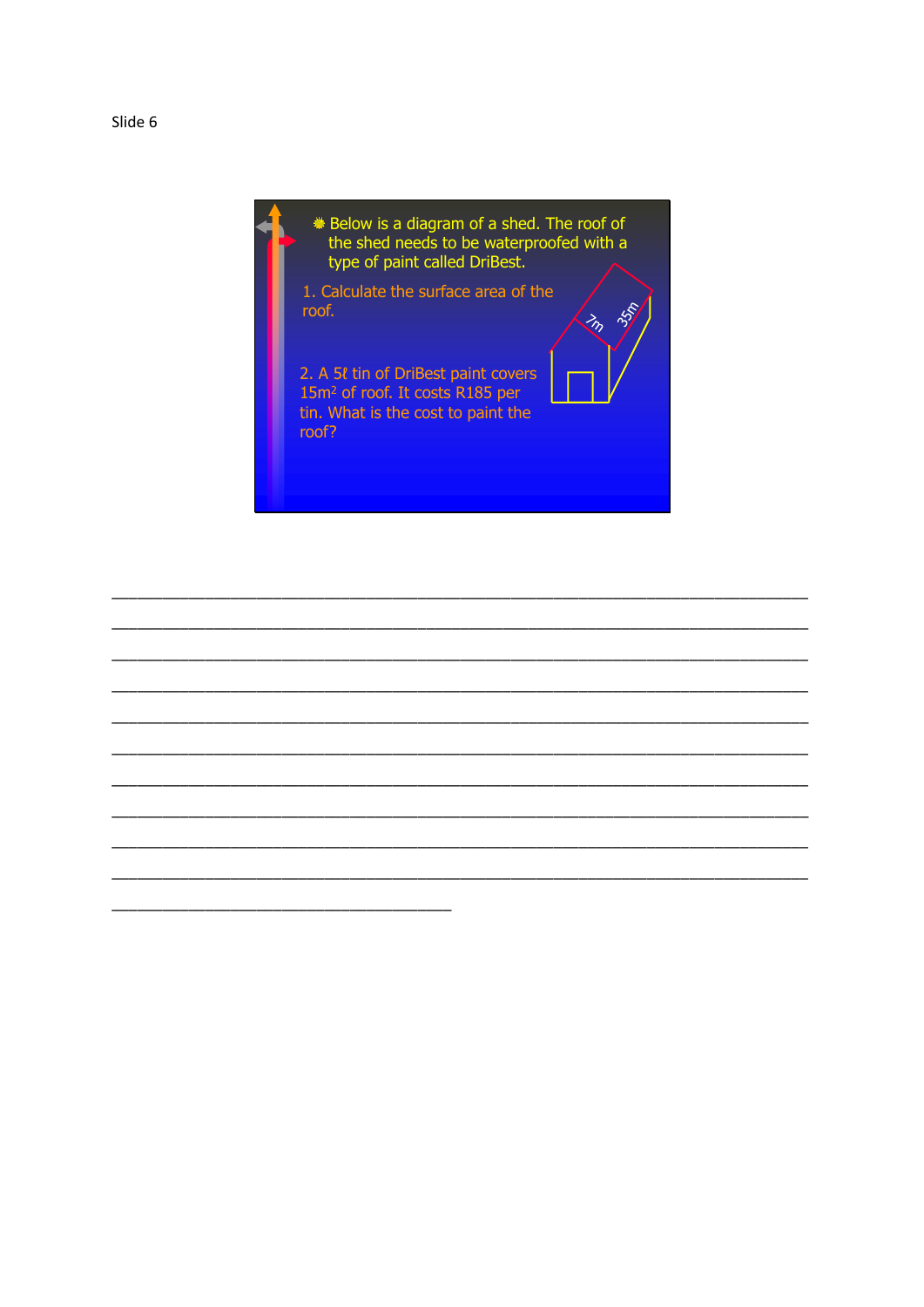

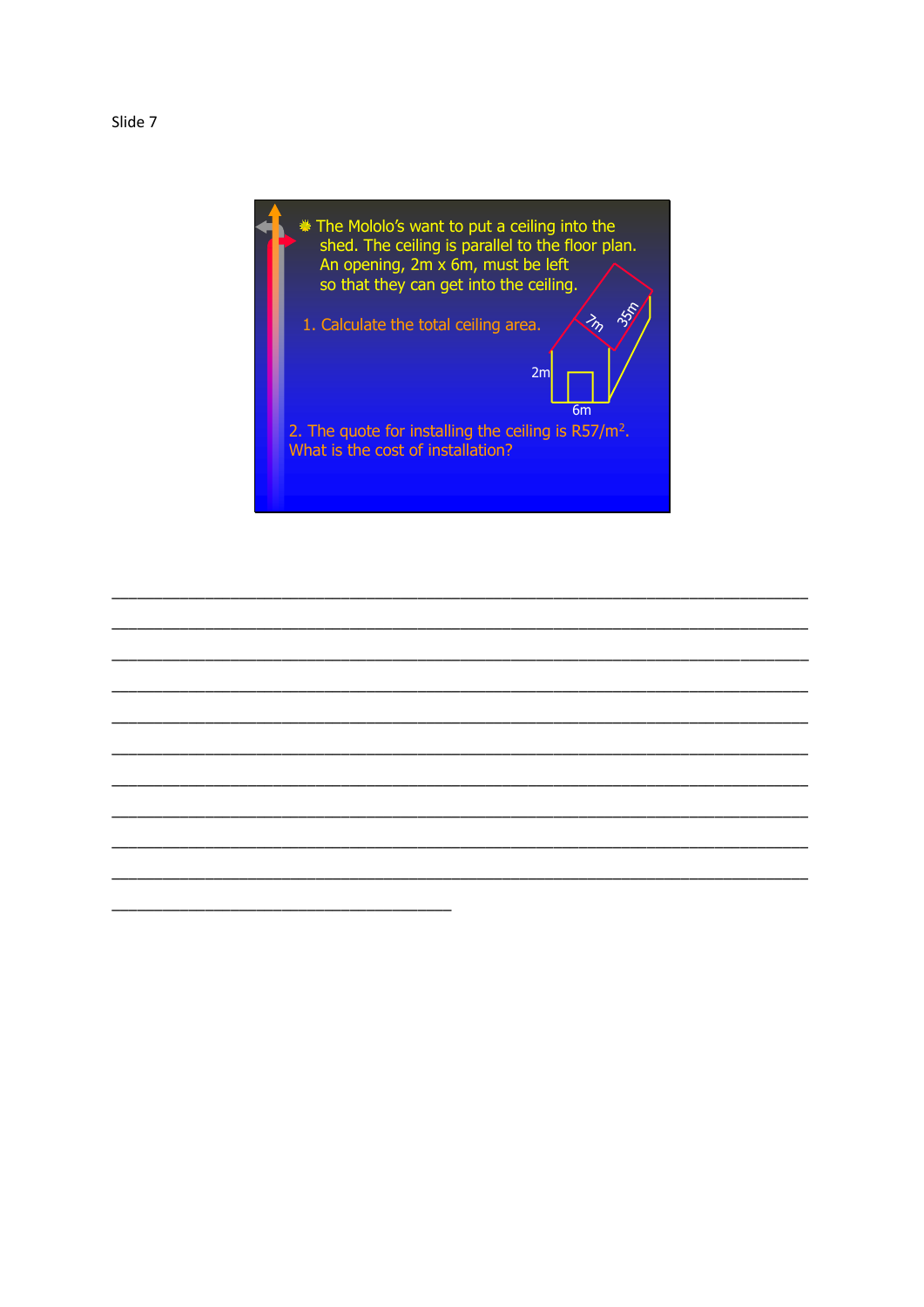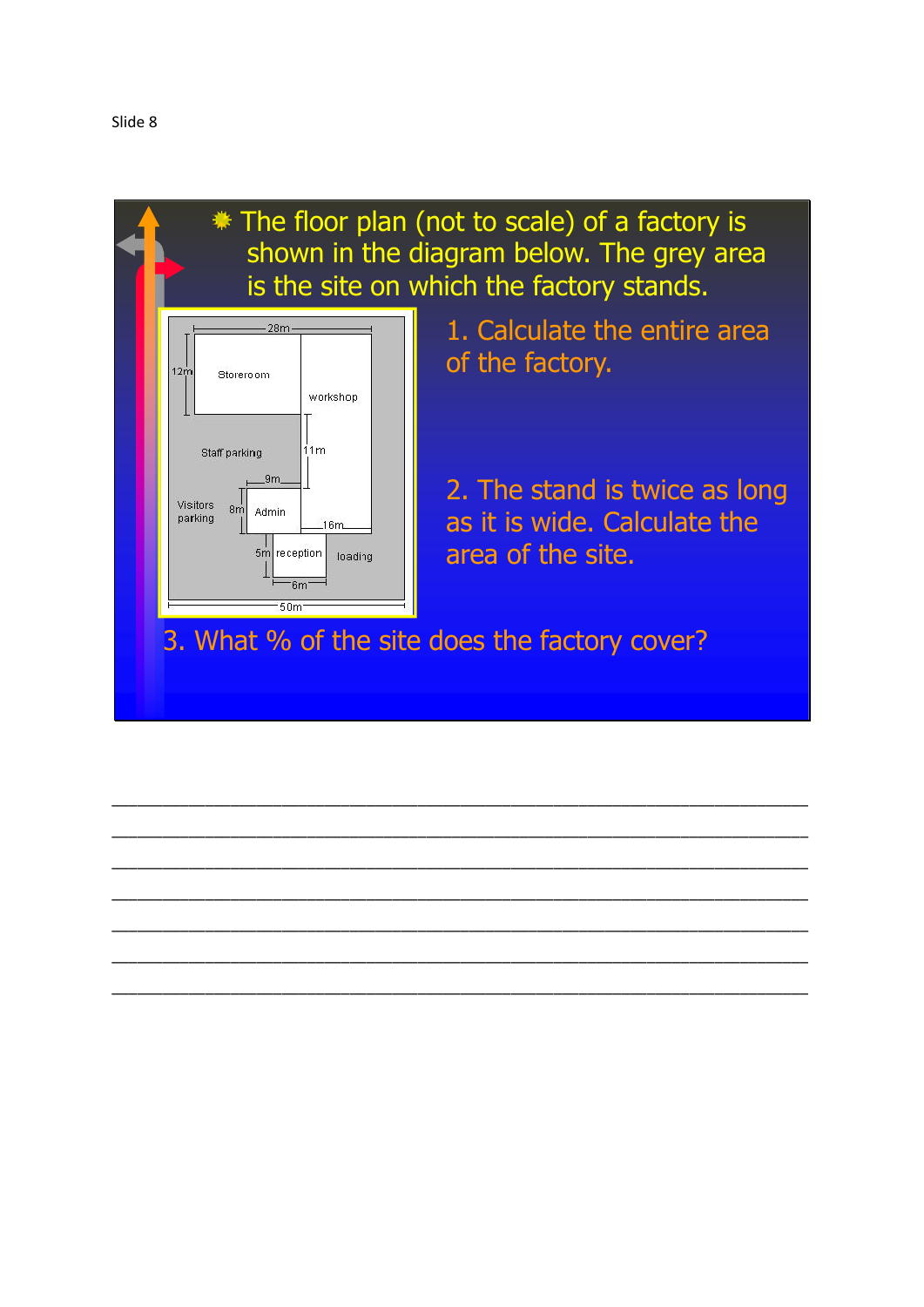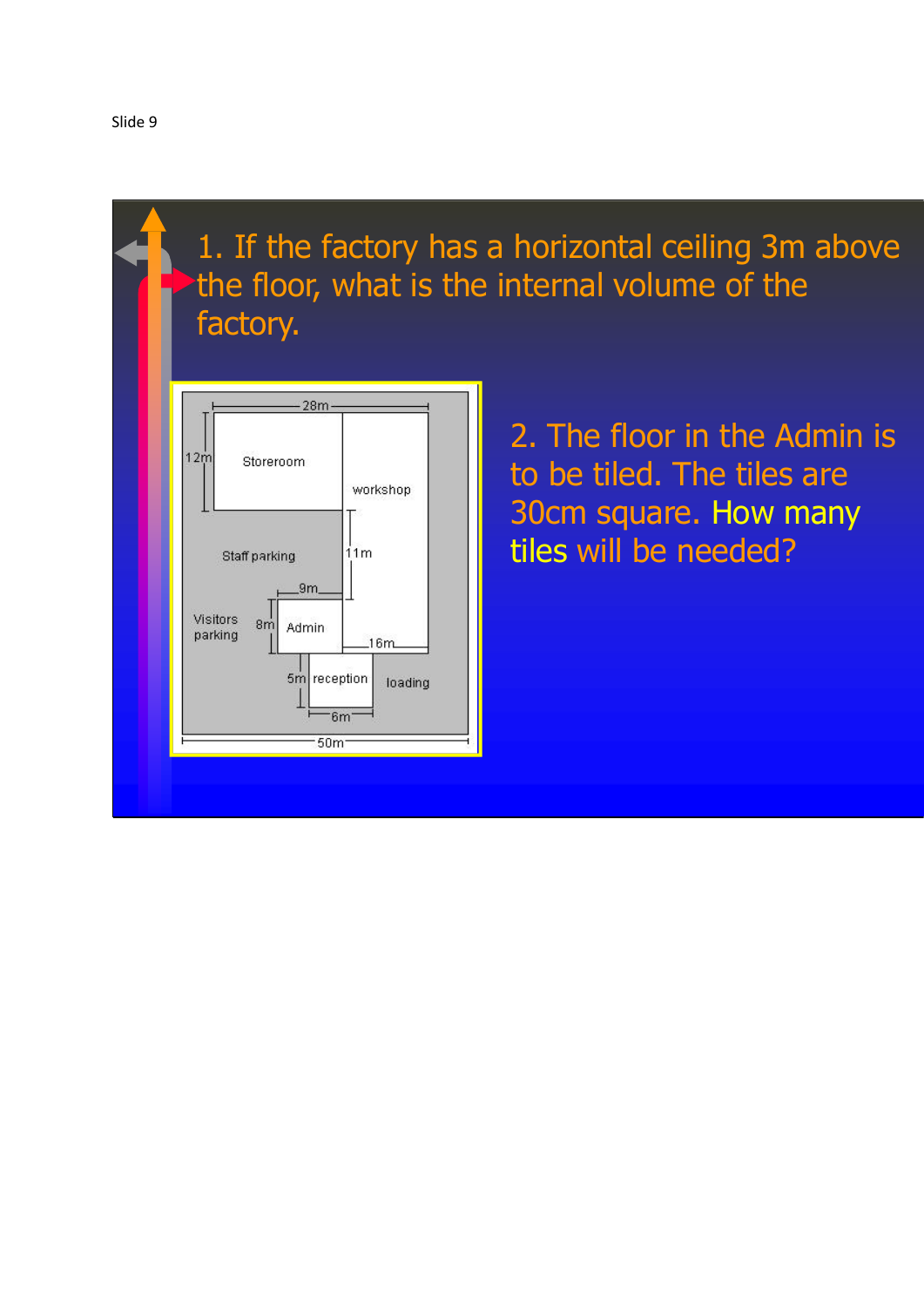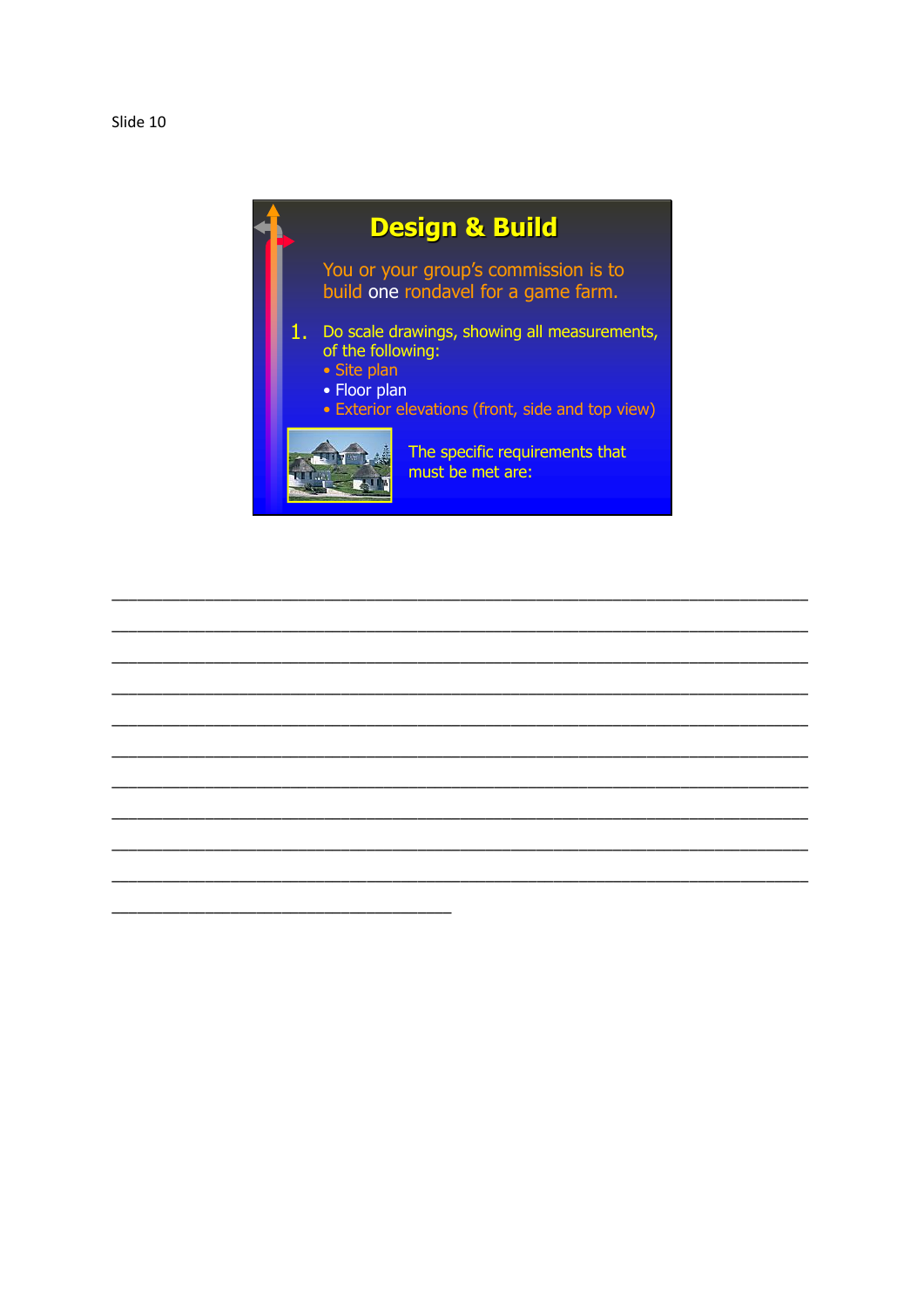

\_\_\_\_\_\_\_\_\_\_\_\_\_\_\_\_\_\_\_\_\_\_\_\_\_\_\_\_\_\_\_\_\_\_\_\_\_\_\_\_\_\_\_\_\_\_\_\_\_\_\_\_\_\_\_\_\_\_\_\_\_\_\_\_\_\_\_\_\_\_\_\_\_\_\_\_\_\_\_\_\_\_

\_\_\_\_\_\_\_\_\_\_\_\_\_\_\_\_\_\_\_\_\_\_\_\_\_\_\_\_\_\_\_\_\_\_\_\_\_\_\_\_\_\_\_\_\_\_\_\_\_\_\_\_\_\_\_\_\_\_\_\_\_\_\_\_\_\_\_\_\_\_\_\_\_\_\_\_\_\_\_\_\_\_

\_\_\_\_\_\_\_\_\_\_\_\_\_\_\_\_\_\_\_\_\_\_\_\_\_\_\_\_\_\_\_\_\_\_\_\_\_\_\_\_\_\_\_\_\_\_\_\_\_\_\_\_\_\_\_\_\_\_\_\_\_\_\_\_\_\_\_\_\_\_\_\_\_\_\_\_\_\_\_\_\_\_

\_\_\_\_\_\_\_\_\_\_\_\_\_\_\_\_\_\_\_\_\_\_\_\_\_\_\_\_\_\_\_\_\_\_\_\_\_\_\_\_\_\_\_\_\_\_\_\_\_\_\_\_\_\_\_\_\_\_\_\_\_\_\_\_\_\_\_\_\_\_\_\_\_\_\_\_\_\_\_\_\_\_

\_\_\_\_\_\_\_\_\_\_\_\_\_\_\_\_\_\_\_\_\_\_\_\_\_\_\_\_\_\_\_\_\_\_\_\_\_\_\_\_\_\_\_\_\_\_\_\_\_\_\_\_\_\_\_\_\_\_\_\_\_\_\_\_\_\_\_\_\_\_\_\_\_\_\_\_\_\_\_\_\_\_

\_\_\_\_\_\_\_\_\_\_\_\_\_\_\_\_\_\_\_\_\_\_\_\_\_\_\_\_\_\_\_\_\_\_\_\_\_\_\_\_\_\_\_\_\_\_\_\_\_\_\_\_\_\_\_\_\_\_\_\_\_\_\_\_\_\_\_\_\_\_\_\_\_\_\_\_\_\_\_\_\_\_

\_\_\_\_\_\_\_\_\_\_\_\_\_\_\_\_\_\_\_\_\_\_\_\_\_\_\_\_\_\_\_\_\_\_\_\_\_\_\_\_\_\_\_\_\_\_\_\_\_\_\_\_\_\_\_\_\_\_\_\_\_\_\_\_\_\_\_\_\_\_\_\_\_\_\_\_\_\_\_\_\_\_

\_\_\_\_\_\_\_\_\_\_\_\_\_\_\_\_\_\_\_\_\_\_\_\_\_\_\_\_\_\_\_\_\_\_\_\_\_\_\_\_\_\_\_\_\_\_\_\_\_\_\_\_\_\_\_\_\_\_\_\_\_\_\_\_\_\_\_\_\_\_\_\_\_\_\_\_\_\_\_\_\_\_

\_\_\_\_\_\_\_\_\_\_\_\_\_\_\_\_\_\_\_\_\_\_\_\_\_\_\_\_\_\_\_\_\_\_\_\_\_\_\_\_\_\_\_\_\_\_\_\_\_\_\_\_\_\_\_\_\_\_\_\_\_\_\_\_\_\_\_\_\_\_\_\_\_\_\_\_\_\_\_\_\_\_

\_\_\_\_\_\_\_\_\_\_\_\_\_\_\_\_\_\_\_\_\_\_\_\_\_\_\_\_\_\_\_\_\_\_\_\_\_\_\_\_\_\_\_\_\_\_\_\_\_\_\_\_\_\_\_\_\_\_\_\_\_\_\_\_\_\_\_\_\_\_\_\_\_\_\_\_\_\_\_\_\_\_

\_\_\_\_\_\_\_\_\_\_\_\_\_\_\_\_\_\_\_\_\_\_\_\_\_\_\_\_\_\_\_\_\_\_\_\_\_\_\_\_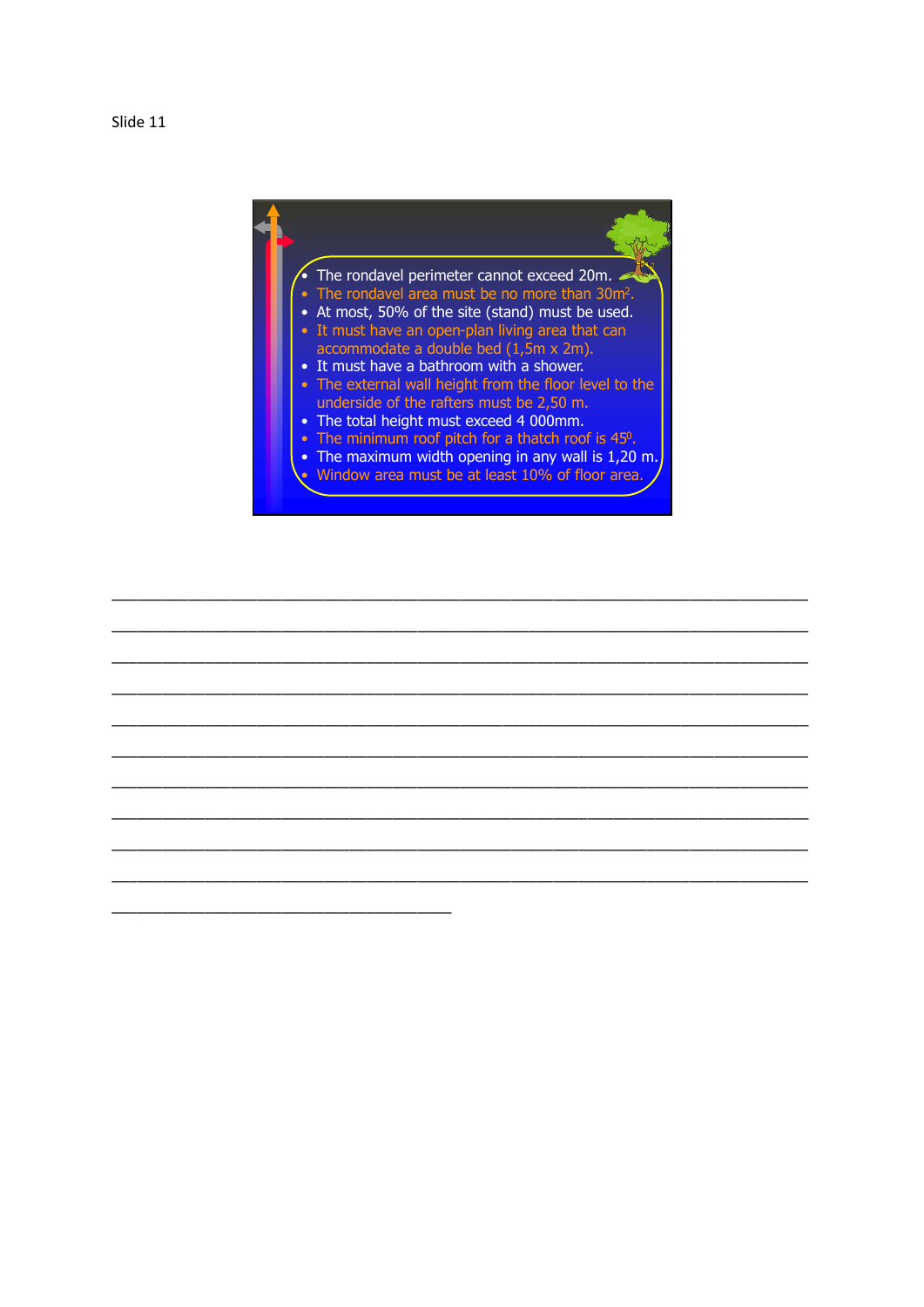